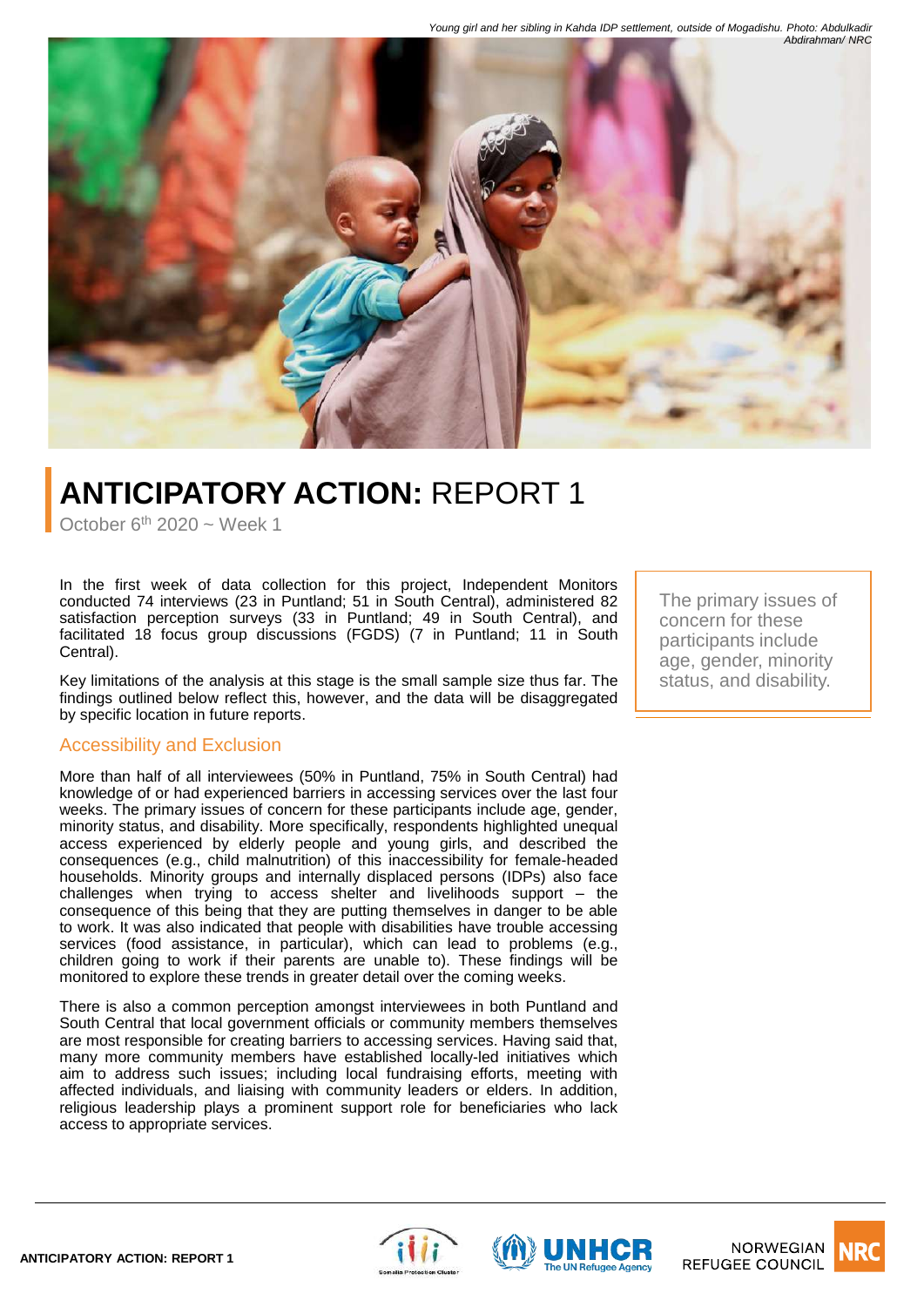Out-with the communities themselves, NGOs and UN agencies have also implemented feedback mechanisms. Having said that, each of these activities has had limited success and requires further attention.

Some interviewees suggested that involving beneficiaries in programme design and implementation would be helpful, as would capacitybuilding and training workshops, and support to enforce accountability (e.g., through legal and prosecutorial action).

#### Extortion and Exploitation

Many interviewees in both Puntland and South Central also reported that they had knowledge or experience of extortion or exploitation in the last four weeks. In Puntland, the perception seems to be that this is very rare, whilst it is considered to be very common in South Central. The services most commonly affected by this abuse include shelter and food distribution in Puntland, and food and cash-based assistance in South Central.

Another point of agreement falls on the perception that women, particularly female-headed households, are most susceptible to this extortion or exploitation. Young people (particularly orphans and teenage girls), elderly people, and minority groups are also vulnerable. Furthermore, key indicators of the emotional impact that this has on beneficiaries is evident in reports of anxiety, stress, and depression.

There are mixed opinions regarding who is responsible for this extortion and exploitation: In Puntland, interviewees most commonly identified community members, while in South Central, perceived responsibility is divided between community members, local government officials, NGOs, and camp leaders. A high number of interviewees in South Central also agreed that a lack of awareness and information is responsible for this poor practice.

Having said that, there is evidence of community initiatives, including the involvement of religious leaders, already in place to address some of these issues. For the most part, however, the perception is that nothing is being done. Some participants suggested that creating more effective communication channels between community members and project implementers was important – particularly in decisionmaking forums. Legal and prosecutorial action was also favoured by several participants, as were awareness-raising (including media engagement) and capacity-building exercises.

## Satisfaction Perception

The figure [here](#page-2-0) represents the percentage of combined 'satisfactory' survey responses from Puntland and South Central. Nine of 11 respondents who were overall 'very unsatisfied' were surveyed in Merca, plus another one each in Jowhar and Mogadishu. It is hoped that in the coming weeks, cross-regional analysis will help to identify patterns and particular areas of concern with respect to this dissatisfaction.

One interesting point worth noting for disaggregated Puntland data [\(here\)](#page-3-0) is that no respondents indicated overall dissatisfaction. Another i point worth noting from disaggregated data in South Central ([here\)](#page-3-0) is that dissatisfaction was most prominent in female respondents.

A comparison of the data from surveys administered demonstrates that feedback is largely welcomed where there is an opportunity to provide it. Further than this, however, three main protection concerns emerged across both regions: most notably, vulnerability by age, gender, and disability.

i. The majority of participants were satisfied (18 participants; 4 female) with child support services, but it is worth noting that there were some 'very unsatisfactory' responses too. Overall, respondents in both regions were most satisfied with staffing, followed by accessibility and by their needs being met. Having said that, of those interviewed who had children eligible to access these services, their reasons for not accessing include being *unable* to access. There were both girls and boys of all ages identified in both regions who were not accessing services, so this is something that should be monitored closely as the project continues. Respondents indicated that NGOs and UN agencies may be at<br>fault this. fault for this.

Elderly people in both Puntland and South Central reported overall satisfaction with how the services meet their needs, followed by how accessible they are. Any barriers that do exist are perceived to be caused by a lack of awareness or information, followed by community members, local authorities, the military, and NGOs.





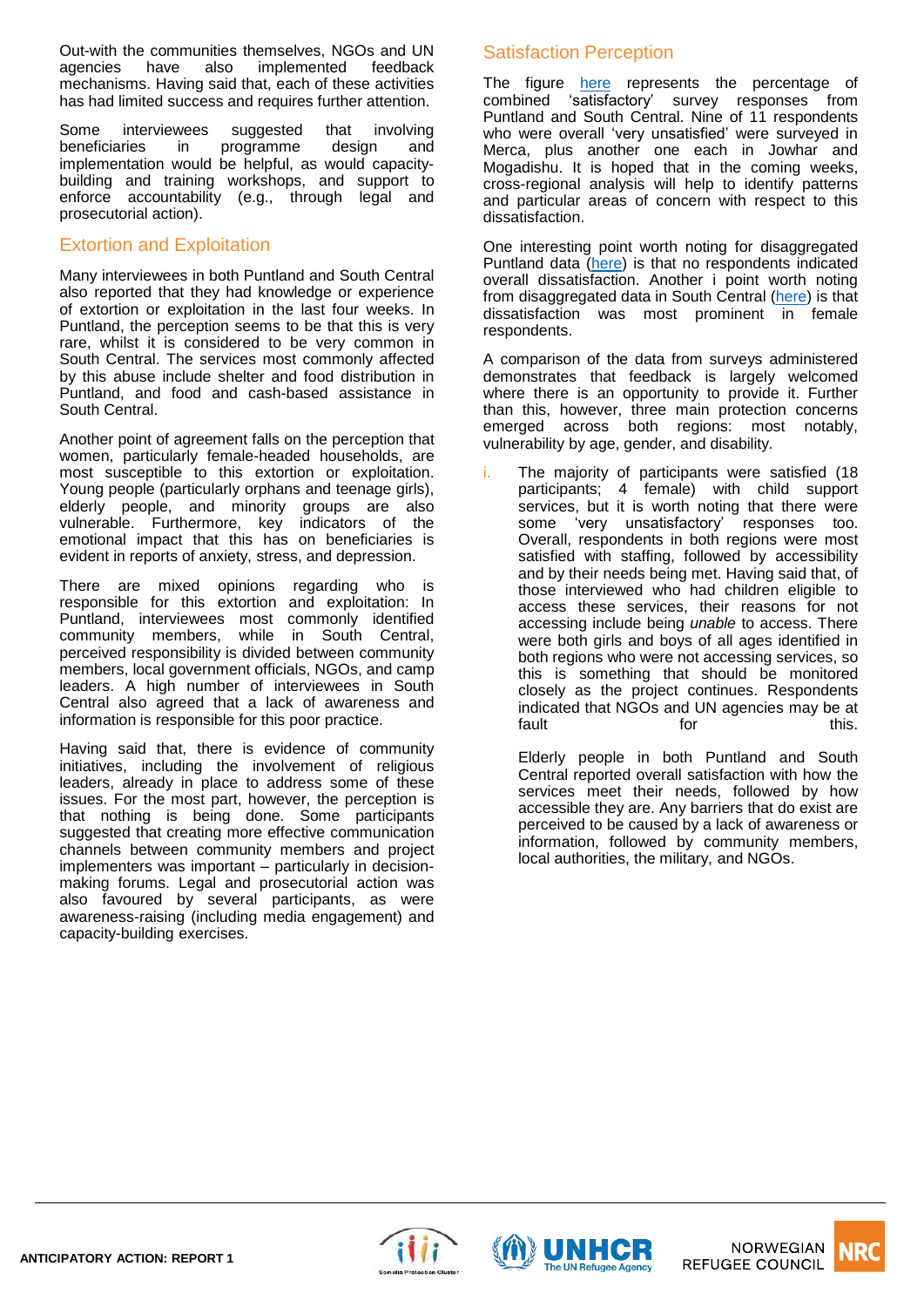<span id="page-2-0"></span>Percentage of responses in Puntland and South Central Combined



- ii. Most females surveyed reported that they were satisfied with the gendersensitive services they do use, though there were 'very unsatisfactory' responses too. At this early stage of ongoing analysis, a lack of awareness or information appears to be most commonly responsible for any issues with these services. Community members themselves are perceived to create barriers to accessing gender-specific support, followed by NGOs and local authorities.
- iii. For people with disabilities in both regions, satisfaction was greatest for staffing, followed by accessibility. Meeting the needs of beneficiaries does, however, appear to be one key challenge for disability support services. In addition, several young people (including children under 6) identified through interviewee households may be eligible for support through these services but are not yet accessing them. The reasons for not using these services include the actions and behaviour of community members, NGOs and the UN, followed by a lack of awareness or information.

#### Community Inclusion and Participation

Data collected from FGDs in both Puntland and South Central highlighted divided opinions and experience when it comes to community inclusion and participation. For example, some participants felt that they were involved in programme design while others said they did not feel included at all. The latter results predominantly in unmet needs or key interventions being missed.

FGD participants also discussed the role that inequality plays in preventing certain groups (e.g., women, girls, and people with disabilities) from being involved in decision-making. In Puntland, participants also explained that decisions are made on their behalf by camp or community leaders, while in South Central, decisions tend to be made by aid agencies and Government officials.

FGD participants also reported a lack of consultation during implementation; nor do they feel that they are given opportunities to provide feedback. This is despite discussions in Puntland which demonstrated their understanding of the importance of community involvement (particularly the involvement of women). Instead, as described by participants in South Central, it leaves beneficiaries feeling as though they are left with no choice but to accept misappropriate or insufficient support.



*An image of an old man named Yusuf in Qardho, Puntland. Credit: Muhktar Nuur / NRC*